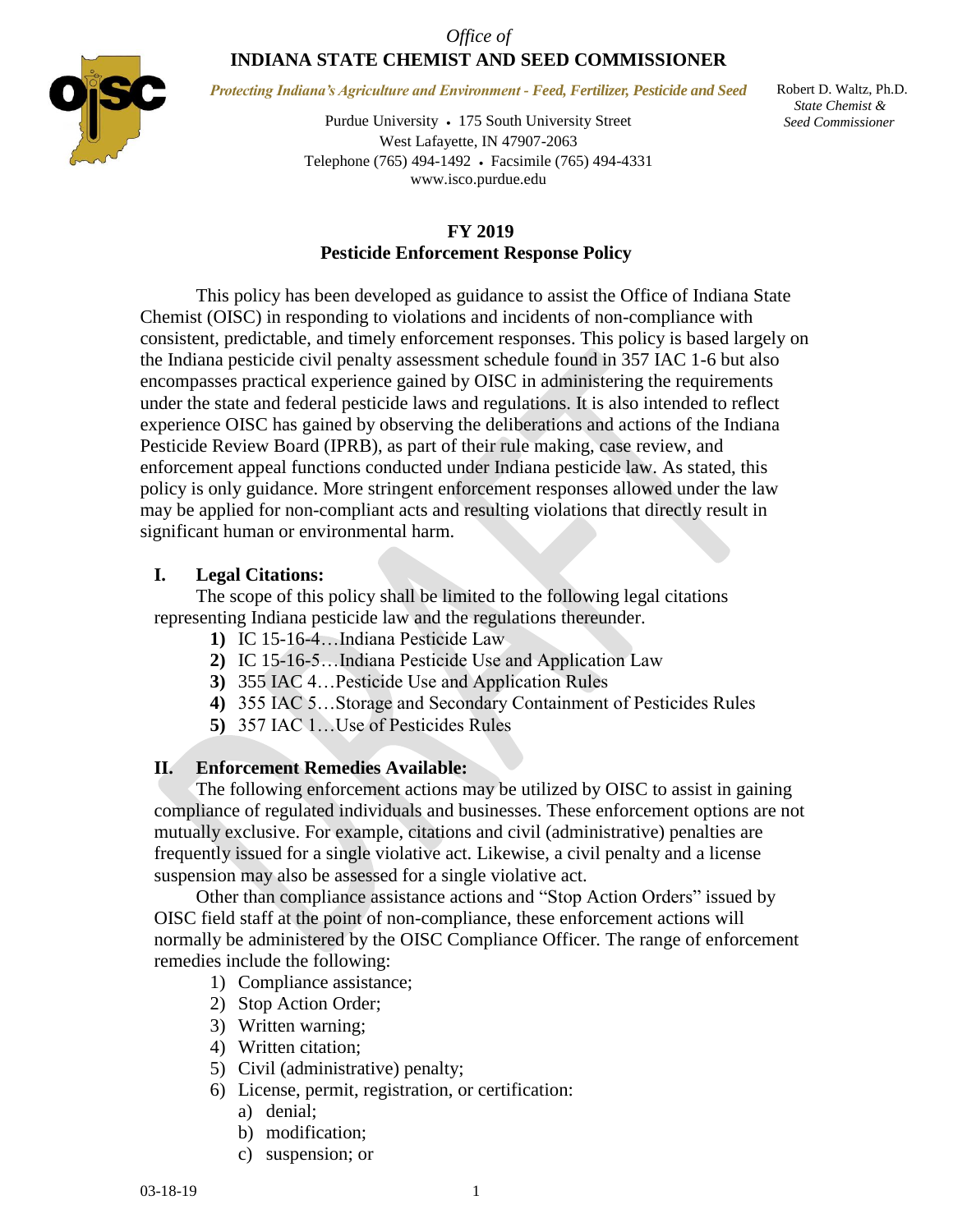- d) revocation.
- 7) Referral to Indiana county attorney for criminal prosecution; or
- 8) Referral to the U.S Environmental Protection Agency or other agency, if it is determined there is a federal violation only or that an adequate state remedy is not available.

## **III. Civil Penalty Administration:**

357 IAC 1-6 is the Indiana rule that identifies both the specific violations subject to and the process for the administration of civil penalties. The first column in the schedule in 357 IAC 1-6-2 lists the violations by legal citation. The second column of that schedule lists the violations by general text description. The third column of that schedule lists the maximum penalty amount for  $1<sup>st</sup>$ ,  $2<sup>nd</sup>$ ,  $3<sup>rd</sup>$ , and subsequent violations. The last column of that table lists the scheme to be followed in assessing penalties. The determination to assess a civil penalty is not required by law or rule. One of the numerous criteria to be considered when determining if penalty assessment is appropriate will be if the violation was committed in conjunction with a direct income generating activity. The rule in its entirety can be viewed at [http://www.oisc.purdue.edu/pesticide/pest-rule\\_toc.html.](http://www.oisc.purdue.edu/pesticide/pest-rule_toc.html)

## **IV. Determining Gravity of Violation and Level of Enforcement:**

Unless otherwise indicated in this policy, violations by first time offenders shall most routinely be addressed with documented compliance assistance, stop action orders, or written warning letters. However, more significant enforcement actions may be initiated for any violation, in consideration of the following factors. These factors may be evaluated as either mitigating or aggravating considerations, depending on the degree to which they may be applicable to the violation(s) at hand. Mitigating factors for civil penalty calculations are typically only applied to cases for which there are multiple days or counts of violation or that exceed \$1,000.00. Single counts or days of violation are most often assessed as maximum allowable civil penalties.

- 1) Documented or potential harm/damage associated with the violation.
- 2) Good faith efforts of the violator to comply.
- 3) Cooperation by the violator with the state chemist during the investigation process.
- 4) Violator's history of compliance, both within and prior to the last five years.
- 5) Whether the violation involved a restricted use pesticide.
- 6) Remedial or corrective action taken by the violator to address associated harm/damage or prevent subsequent non-compliance.
- 7) Failure by the violator to pay the full amount of any previously mitigated civil penalty by the date prescribed by the state chemist.

# **V. Off-Target Movement (Primarily Drift) Guidance:**

The following matrix will serve as guidance for responding to documented offtarget movement violations that are based on non-compliance with pesticide label language or the state pesticide drift rule (357 IAC 1-12). The reference to first, second,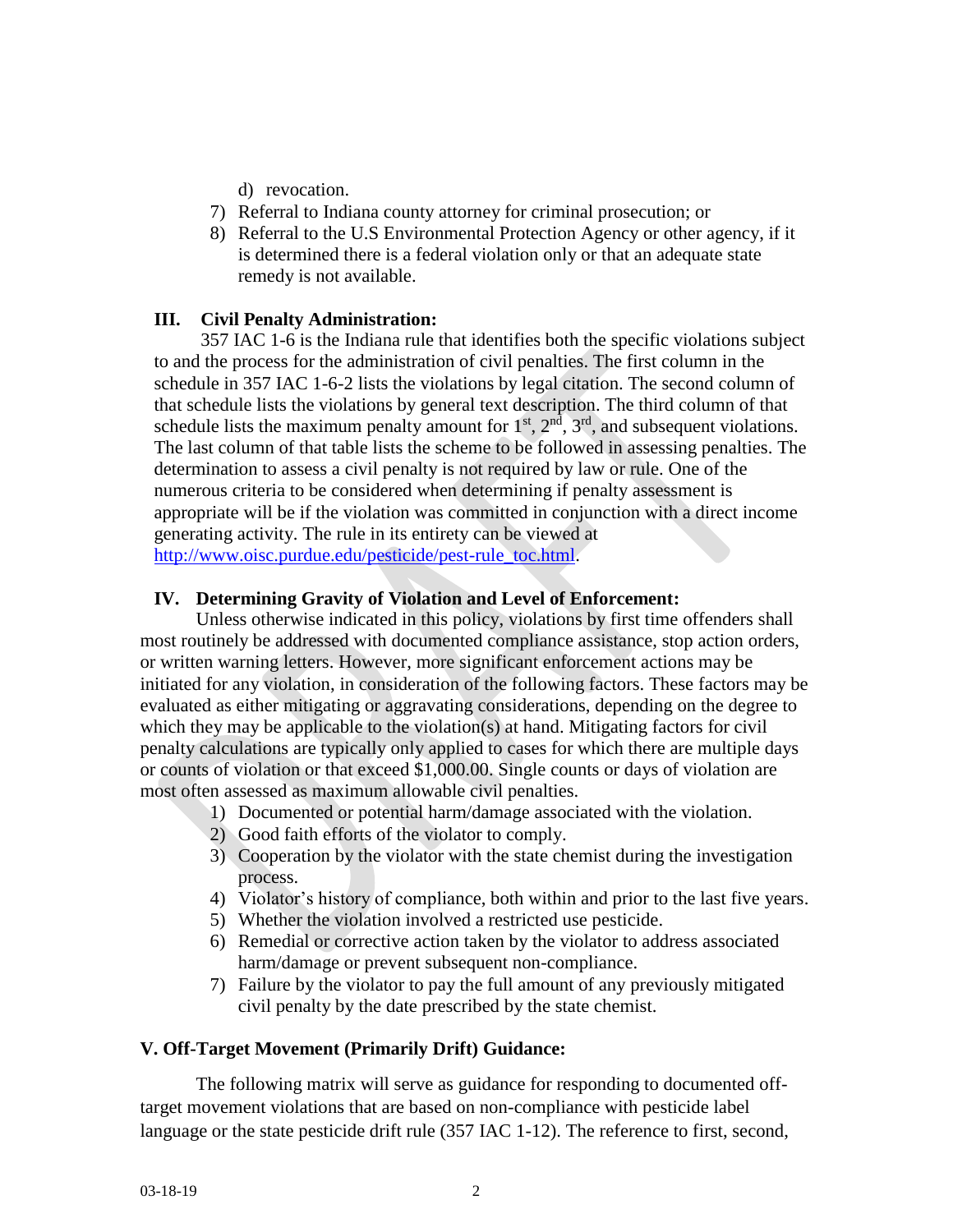third, and subsequent violations refers to violations that occurred within the last five years of the violation under consideration.

| <b>Violation</b>      | 1 <sup>st</sup> | 2 <sub>nd</sub>   | 3rd                 | <b>Subsequent</b>   |
|-----------------------|-----------------|-------------------|---------------------|---------------------|
| <b>General Use</b>    | Warning         | Civil Penalty     | Civil Penalty       | Civil Penalty $+$   |
| <b>Pesticide</b>      |                 |                   |                     | 1 Yr. License       |
|                       |                 |                   |                     | Suspension          |
| <b>Restricted Use</b> | Civil Penalty   | Civil Penalty     | Civil Penalty $+$   | Civil Penalty $+$   |
| <b>Pesticide</b>      |                 |                   | 1 Yr. License       | 5 Yr. Certification |
|                       |                 |                   | Suspension          | Revocation          |
| <b>Documented</b>     | Civil Penalty   | Civil Penalty $+$ | Civil Penalty $+$   | Civil Penalty $+$   |
| <b>Human Exposure</b> |                 | 1 Yr. License     | 5 Yr. Certification | 5 Yr. Certification |
|                       |                 | Suspension        | Revocation          | Revocation          |

### **VI.Worker Protection Standard (WPS) Guidance:**

The WPS rule is detailed, relatively extensive, and contains a great many regulatory requirements that may be characterized as technical violations. Therefore, some minor violations may be addressed by OISC with compliance assistance. OISC will generally not utilize compliance assistance to address the following violations, which OISC considers more significant and more central to the ultimate goals of the WPS regulation:

- 1) No central posting location
- 2) No poster displayed
- 3) No application records available at location
- 4) No Safety Data Sheet (SDS) available at location
- 5) Incomplete application records (REI, app. date, product name, EPA Reg. #)
- 6) Application records not accessible by workers & handlers
- 7) Application records not kept by employer for at least two years
- 8) No emergency medical information
- 9) No safety training provided at all
- 10) No safety training provided before work or annually
- 11) No records of worker or handler training kept for at least two years
- 12) Training not provided by a qualified trainer
- 13) Training materials do not cover all rule requirements
- 14) No decontamination supplies provided to workers & handlers
- 15) No eyewash water provided for workers & handlers
- 16) Decontamination supplies missing water, soap, or change of clothes
- 17) Workers or handlers not notified of applications
- 18) Warning signs not posted
- 19) REIs not implemented
- 20) PPE not provided to workers & handlers
- 21) PPE not maintained
- 22) No medical evaluation for respirator wearing workers & handlers
- 23) No fit testing for respirator wearing workers & handlers
- 24) No resp. training, medical evaluation, or fit testing records kept for two years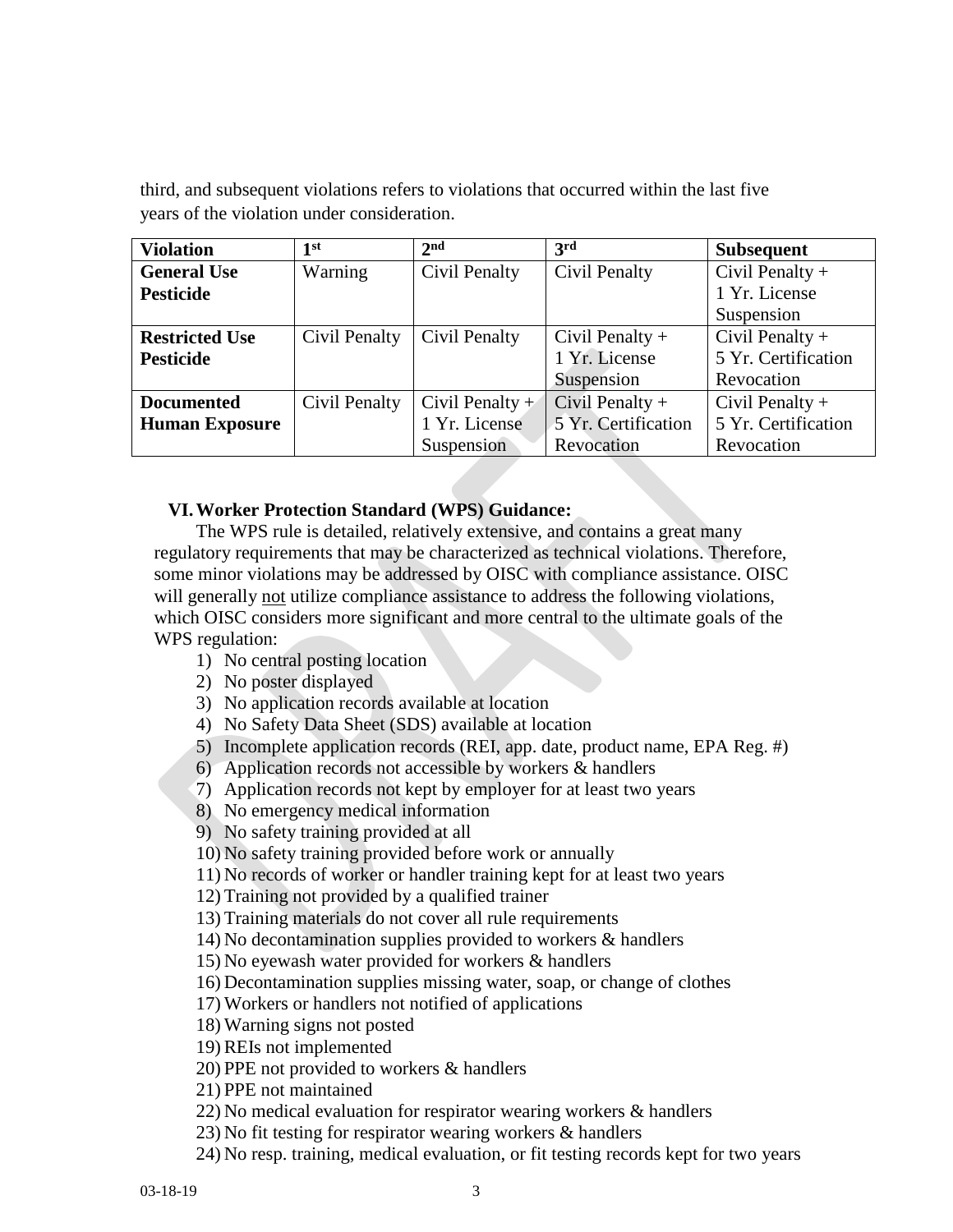25) Fumigation precautions not implemented

26) Danger/poison precautions not implemented

27) Emergency assistance not provided to workers & handlers

28) Employer retaliates against workers & handler

29) Commercial handler employer fails to provide application info. to grower

## **VII. Portable Refillable Container (Minibulk) & Containment Guidance:**

OISC shall issue a Stop Action Order and initiate an enforcement action in response to documented violations listed below at agricultural repackaging/refilling facilities, most of which are also custom agricultural pesticide application services. However, compliance assistance may be utilized to address the violations listed below in italics.

- a) No repack agreement
- b) No residue removal procedure
- c) No description of acceptable containers
- d) No refilling records
- e) Refilling records present but missing some required elements
- *f) Portable refillable container (PRC) missing serial # (less than 10%)*
- g) PRC missing one-way valve
- h) PRC not cleaned over containment area
- i) PRC not in containment
- j) No documentation of pressure test for PRC
- k) Stationary bulk tank (tank) lacks vent
- l) Tank has external site gauge
- m) Tank lacks lockable shut-off valve
- *n) Tank missing serial # (less than 10%)*

# **VIII. Termiticide Preconstruction Application Guidance:**

If it is determined that a category 7b licensed applicator or business applies fifty (50) percent or less of the termiticide required for a full by-the-label preconstruction termite prevention treatment, a civil penalty will be assessed and the category 7b applicator and/or business licenses for the responsible parties will be modified to prohibit preconstruction treatments. Civil penalties for this type of violation will typically not be subject to mitigation. In addition, the details of the violation (s) may be forwarded to the local jurisdiction prosecuting attorney for consideration of criminal review.

# **IX.Penalty vs. Late Fee Guidance:**

If it is documented that an individual or business was or has been conducting pesticide application operations without the required certification or license or was or has been offering a pesticide product for sale or distribution without the required registration, those violative acts will be addressed through the enforcement procedures outlined in this policy.

However, instead of an enforcement response, OISC will assess a 100% late filing fee in addition to the annual credentialing/registration fee for any individual, business, or product that meets the following criteria: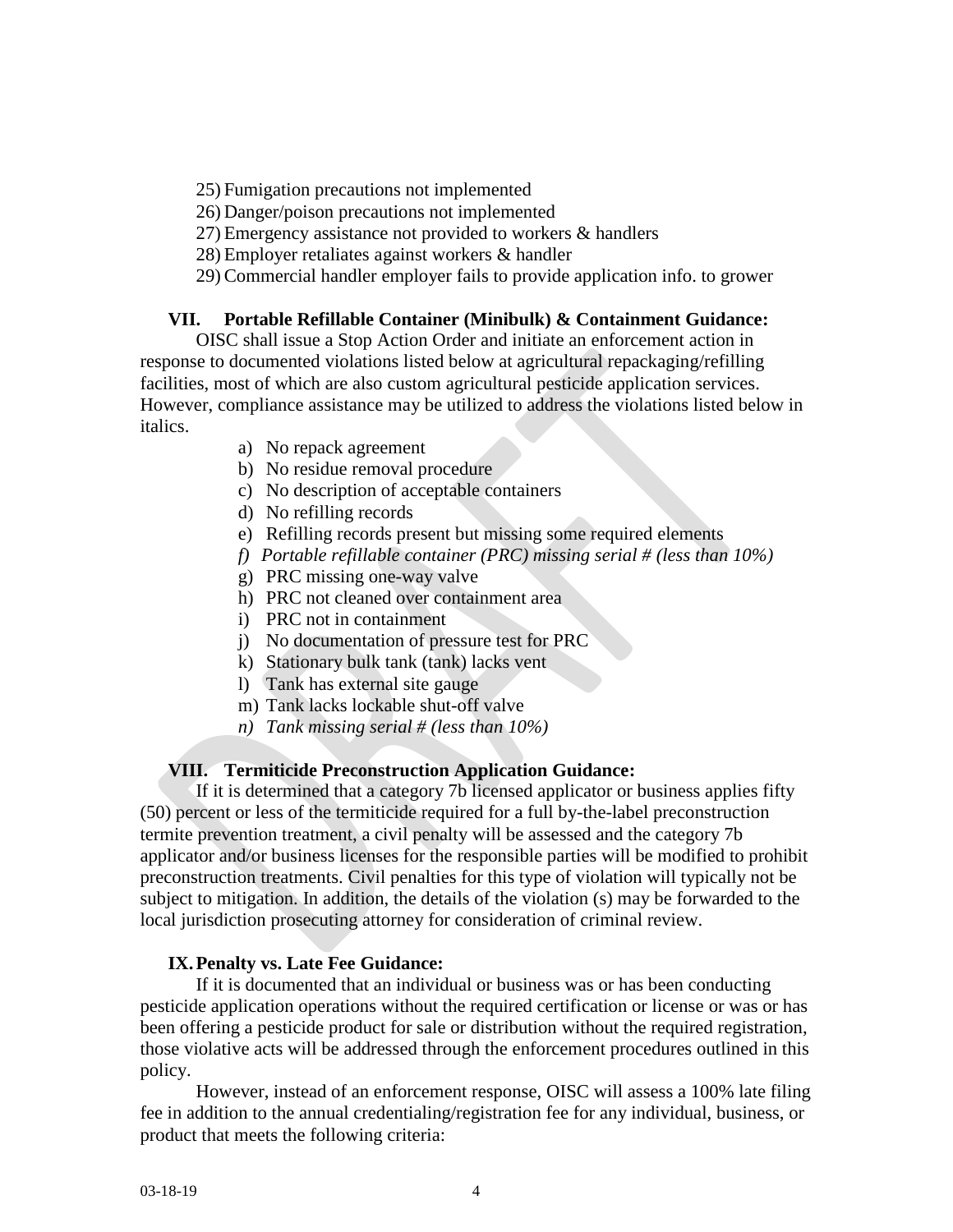- 1) The individual, business, or product was credentialed or registered at the close of the previous credentialing/registration year;
- 2) The individual, business, or product was otherwise in compliance with all other pesticide regulatory requirements; and
- 3) The individual, business, or product credentialing or registration deficiency was promptly, upon notice, rectified by filing of all necessary forms, fees, and late filing fees.

#### **X. Enforcement Discretion & Proposed Rule Revisions:**

The IPRB has determined that two rule revisions should be pursued in 2018/2019. The first is a revision to the civil penalty assessment rule, 357 IAC 1-6, specifically with respect to the ability of OISC to mitigate penalties for certain violations. The IPRB wants to permit mitigation of those specified violations, with the approval of the Board. This will require a rule revision, but while this rule change is being promulgated OISC will negotiate proposed mitigations, as deemed necessary, through consent orders authorized by the IPRB.

The second rule revision will be to the bulk pesticide storage and containment rule, as it applies to storage and containment of disinfectants by end users. The IPRB wants to revise the storage and containment regulation to make it more consistent with the federal EPA rule for disinfectants. While this rule change is being promulgated, OISC will address any pertinent violations with warnings Action Orders rather than civil penalties, as needed.

### **XI.Federal Product Violation Referrals to EPA Region 5:**

All potential FIFRA product violations discovered as the result of OISC's marketplace inspections or state product registration activities will be referred to U.S. EPA Region 5 for consideration of federal enforcement action. These inspections and the associated violations will be conducted and documented in accordance with OISC's standard operating procedures, which have been determined to be equivalent to the guidance provided in the EPA FIFRA Inspection Manual.

OISC and EPA will follow the below listed outline when processing a referral.

- a. The OISC Compliance Officer or his/her designee will e-mail a draft case summary/summary report to the EPA Region 5 OISC Technical Contact within five (5) business days of the completion of the draft. The draft shall summarize and include reference to the inspection procedures followed, the evidence collected, the suspected violations found, and the proposed state enforcement actions to be pursued if it is a case or violation that EPA Region 5 chooses not to pursue.
- b. EPA Region 5 will evaluate the suspected violation(s) outlined in the draft case summary/summary report and determine whether to request all supporting case file materials with the intent of pursuing federal enforcement.
- c. Within ten (10) business days of receipt of the e-mail from OISC, the EPA Region 5 Technical Contact or his/her designee will e-mail a reply to the OISC Compliance Officer indicating either: